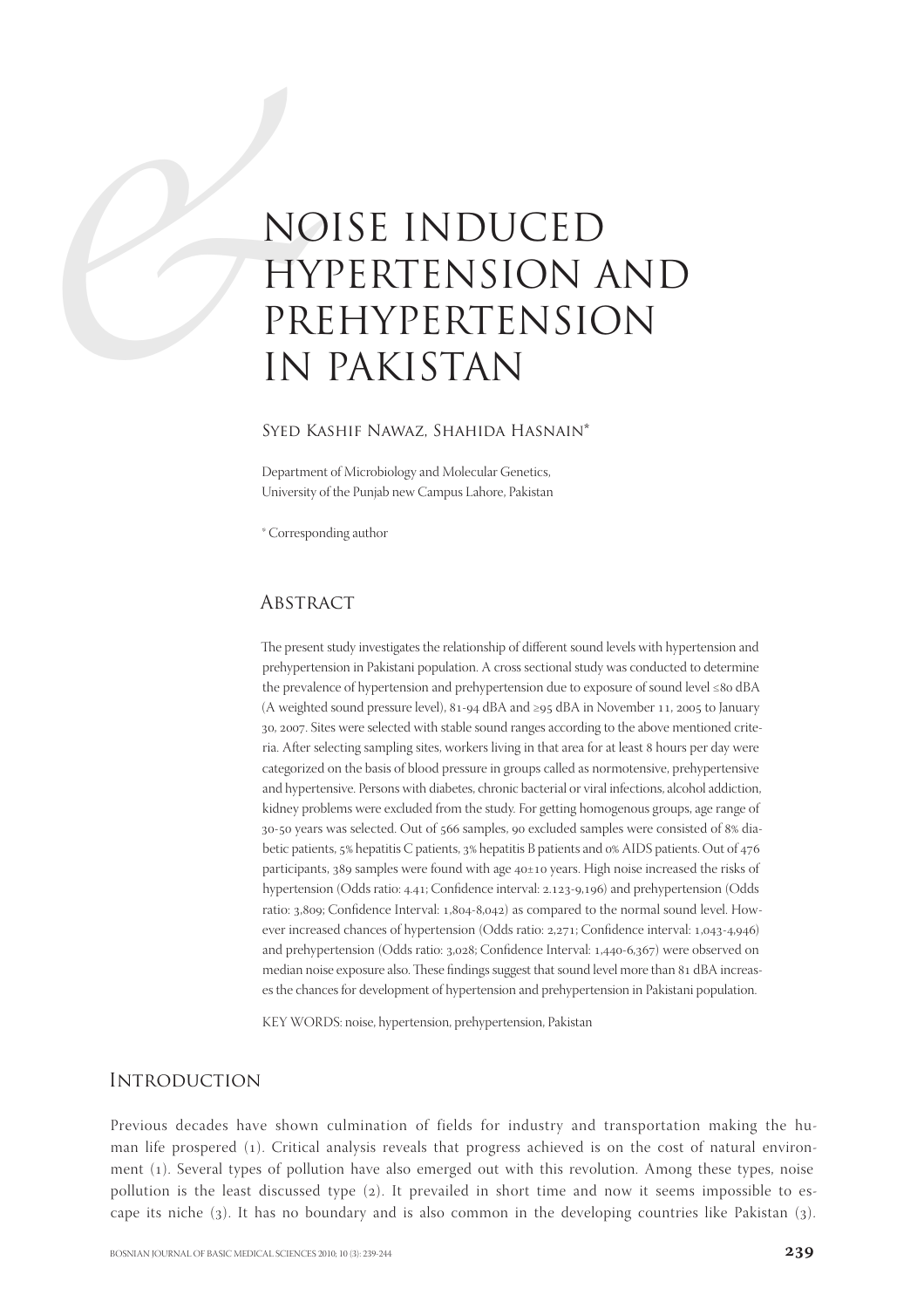Among cardiovascular diseases, hypertension has been the most discussed topic for its role as the risk factor of coronary heart disease and stroke  $(4, 5)$ . During 1990 to 1994, the National Health Survey of Pakistan presented the horrifying image about prevalence of hypertension in Pakistan. Hypertension was found to affect 18% of adults  $>15$  years and  $33\%$  of adults  $>45$  years; however,  $\langle 3\%$  had their blood pressure (BP) controlled to  $140/90$ mm Hg or below  $(5)$ . More than  $70\%$  of all hypertensive patients (85% in rural areas) in Pakistan were unaware of their disease despite the fact that average number of annual visits to the healthcare provider was 5,8 for women and 4,9 for men (6). Several epidemiological evidences indicate the role of noise in induction of hypertension  $(7, 8, 9)$ . Due to lack of precedent research work about noise related prehypertension and hypertension in Pakistan, it is difficult to comment about the situation in epidemiological evidence against menacing impact of noise in the form of prehypertension and hypertension in Pakistani population. The present study deals with the investigation of drastic effects of noise pollution in the form of hypertension and prehypertension.

# Material and Methods

## Selection of sites

Audible continuous sounds associated with occupations were considered for the estimation of noise effects on blood pressure. Reason for selection of the occupational noise was its exposure to the workers for a specific period of time. After getting proper consent from concerned authorities, different working sites from Jhang Sadar and Lahore (cities in Pakistan) were visited thrice during November 11, 2005 to January 30, 2007 and three readings of A weighted sound intensity were recorded with the interval of five minutes on each visit by using TES-1351 digital sound level meter (TES Inc. Taiwan). Purpose was to find the sites with sound level range equal or below than 80 dBA, sites with in range of  $81 - 94$  dBA and sites with sound level equal or more than 95 dBA. Sites with sound level ranges deviating from the required criteria were not selected for the study. For surety of uniform sound level of the sampling site in whole working day, information was collected through questionnaire in face to face interview of each participant of the study.

#### Population studied

All procedures were in compliance with the declaration of Helsinki and the study protocol was approved by the Board of Advance studies and Research and ethical committee, University of the Punjab Lahore. The subjects were divided in three categories depending on the exposure of noise intensity at their work site; Normal sound level: workers exposed to the sound intensity  $\leq 80$ dBA ; Median noise: workers exposed to the sound intensity range 81- 94 dBA; High noise: workers exposed to the sound intensity  $\geq$  95 dBA. For avoiding samples with potential noise exposure at home, questionnaire was used during face to face interview of each participant of the study. Each category was further divided in normtensive, pre-hypertensive and hypertensive groups on the basis of blood pressure of the participants.

## Sample collection

Sample collection was completed from November 11, 2005 to January 30, 2007 from different sites suitable for the study. After taking proper consent and completion of ethical criteria, male individuals (with a minimum length of exposure of eight hours per day for 5 years to the specific noise level) were selected for the study  $(10, 11)$ .

#### Blood pressure measurement

Three visits were made for estimation of blood pressure at 8-11 am. On each visit, three BP readings were taken in accordance with recommendations of the American Heart Association  $(12)$ . All BP assessments were performed with the participant in a sitting position. These readings were used to define group of individuals on the basis of blood pressure. Hypertension was defined according to the World Health Organization: a systolic BP  $\geq$  140 or a diastolic BP  $\geq$  90 (13). Prehypertension was defined as the systolic blood pressure between the range of  $121 - 139$  mmHg or diastolic blood pressure between the range of 81-89 mmHg  $(14)$ . Normotensive individuals were defined to have systolic blood pressure ranges below 121 and diastolic blood pressure below 81mm Hg. Individuals using antihypertensive medication with history of hypertension were considered as hypertensive. This piece of information was obtained through face to face interview during sample collection.

#### Body mass index calculation

Body weight (BW) in kilogram (Kg) and height in meters (m) were recorded for all participants during first visit for sample collection. Height was measured, to the nearest 0.5 cm, without shoes, eyes looking straight ahead with a right - angle triangle resting on the scalp and against the wall. Weight was measured to the nearest 100 grams, without shoes  $(15)$ . Body mass index (BMI) was calculated using the following equation; BMI= Body weight (Kg)/ Height (m)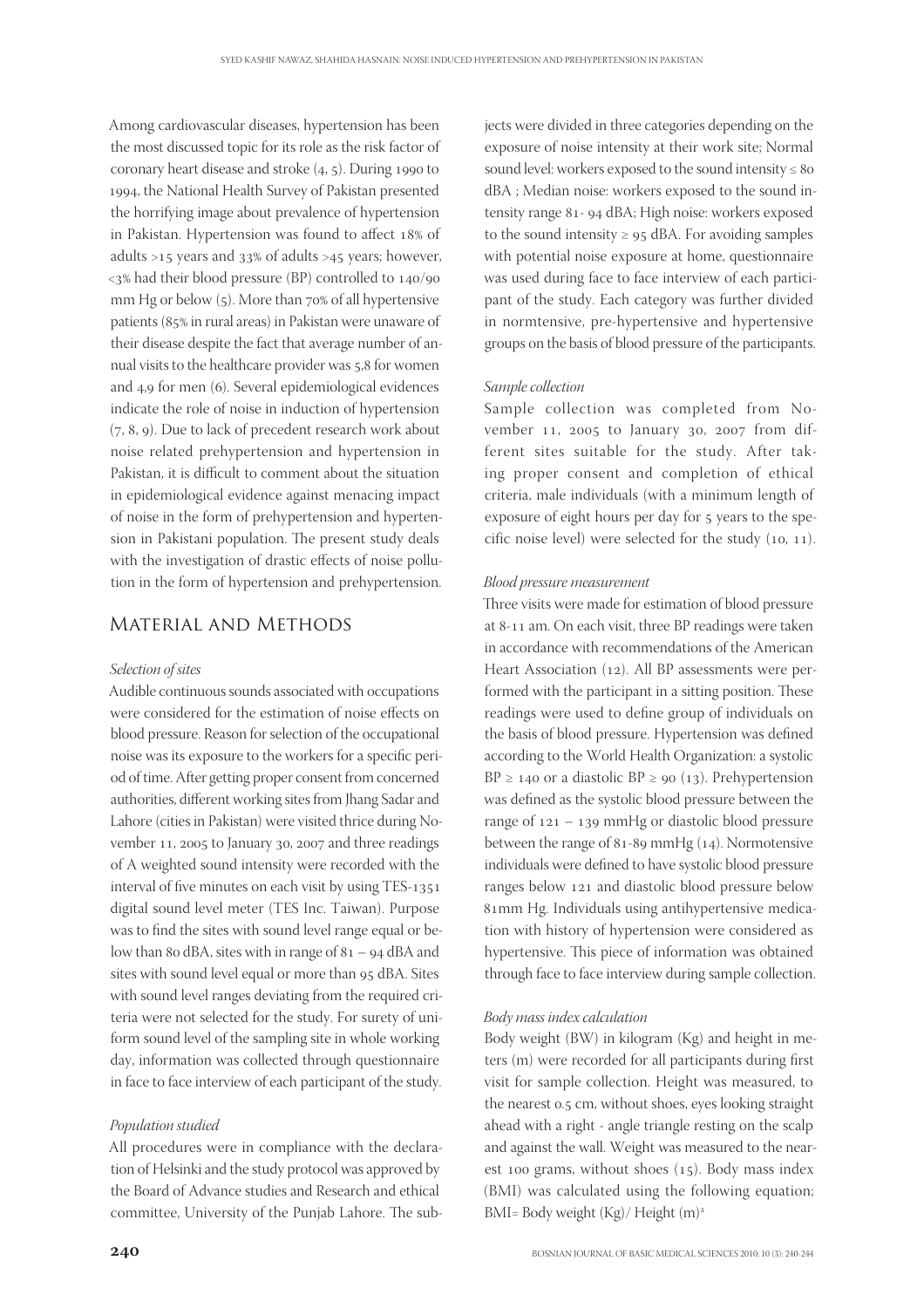### Exclusion Criteria

Only males with the exposure of at least five continuous years to a specific noise level for eight hours per day were selected for the study. Any person infected with hepatitis B, C, HIV and chronic bacterial infections were excluded from the study. Conventional serological techniques were used for the detection of above mentioned viral infections. Hyperglycemic persons were also excluded from the study. Hyperglycemia was defined according to the WHO criteria (16). Persons with kidney problems and chronic bacterial infections were also excluded from the study. Information about kidney problems and chronic bacterial infections was collected via interview during first visit to the sites. Persons drinking alcohol were also excluded from the study. For exclusion of persons with viral infections, following diagnostic tests were performed:

## Detection of viral infections

All blood samples were taken at 8-11 am. Blood samples were drawn by venipuncture of the cubital vein from each individual. 2 ml of blood was collected in plain tube for the separation of serum. Serum was separated by centrifugation. It was used for screening purpose. Qualitative tests were adopted for the detection of hepatitis B surface antigen, HCV and HIV by using one step device following the instructions of manufacturers (Acu-  $\text{`check}.$ 

## Detection of blood sugar

Random sugar level of each individual was estimated using digital glucometer (Accu-Chek). Skin puncture was made by using sterile lancets after cleaning the finger with spirit swab. Blood drop was taken on the strip inserted in glucometer and the result was obtained from the screen of glucometer. A person was considered as diabetic, if random sugar level exceeded the value of  $180 \text{ mg}/ \text{ dL}$  (16). Blood sugar of each participant of the study was measured during sample collection.

## Statistical analysis

SPSS 13 for windows was used for statistical anlysis. Significant differences for all categories were estimated by using unpaired T test and Chi square test. Blood pressure was considered as grouping variable for the above mentioned tests. Odds ratio were calculated for the prediction of hypertension and prehypertension due to noise exposure. Normal sound level group was taken as reference. Data was adjusted for the age, weight, body mass index, smoking status and family history of hypertension before the estimation of odds ratio.

# **RESULTS**

Cross sectional study was conducted for the evaluation of noise effects on hypertension and prehypertension. Sites in Jhang and Lahore were selected during Novem-

| <b>Blood pressure</b><br>group | <b>Variables</b>                   | Normal sound level<br>$group (n=154)$ | Median noise group<br>$(n=112)$ | High noise group<br>$(n=123)$ |
|--------------------------------|------------------------------------|---------------------------------------|---------------------------------|-------------------------------|
|                                | Number (%)                         | 123 (79,9)                            | 69(61,6)                        | 64(52)                        |
|                                | Age (Years)                        | 32,70±02,36                           | 38,55±06,08*                    | 34,70±05,25*                  |
|                                | Weight (Kg)                        | $60,93 \pm 11,26$                     | 74,36±12,54*                    | 58,45±10,34                   |
| Normotensive                   | Height (m)                         | $01,63\pm00,08$                       | $01,66 \pm 00,08^*$             | $01,61\pm00,07$               |
|                                | Body mass index                    | 22,88±03,94                           | 27,14±04,47*                    | $22,55\pm03,76$               |
|                                | Current smoker (frequency): Yes/No | 29/94                                 | $44/25$ +                       | $28/36$ <sup>+</sup>          |
|                                | Family history (Frequency): Yes/No | 50/73                                 | $23/46$ <sup>+</sup>            | 32/32                         |
|                                | Number (%)                         | 16(10,4)                              | 25(22,3)                        | 29(23,6)                      |
|                                | Age (Years)                        | 33,31±03,32                           | $40,36\pm06,30*$                | 35,93±06,23                   |
|                                | Weight (Kg)                        | $65.94 \pm 15.25$                     | 73.24±14.32                     | 59,28±08,70                   |
| Prehypertensive<br>persons     | Height (m)                         | $01,65\pm00,07$                       | $01,64\pm00,09$                 | $01,59\pm00,07*$              |
|                                | Body mass index                    | $24,21\pm04,53$                       | $27,29 \pm 04,58$ *             | 23,54±03,82                   |
|                                | Current smoker (frequency): Yes/No | 5/11                                  | 10/15                           | 12/17                         |
|                                | Family history (Frequency): Yes/No | 14/2                                  | $9/16+$                         | $22/7+$                       |
|                                | Number (%)                         | 15(9,7)                               | 18(16,1)                        | 30(24,4)                      |
|                                | Age (Years)                        | 39,00±04,34                           | $42,94\pm05,13^*$               | $37,53\pm06,27$               |
|                                | Weight (Kg)                        | 75,80±13,91                           | 77,83±12,19                     | $64,80\pm11,46^*$             |
| Hypertensive<br>persons        | Height (m)                         | $01,65\pm00,04$                       | $01,62\pm00,06$                 | $01,60\pm00,08*$              |
|                                | Body mass index                    | 27,76±04,45                           | 29,50±03,88                     | 25,42±04,38*                  |
|                                | Current smoker (frequency): Yes/No | 4/11                                  | 5/13                            | 16/14                         |
|                                | Family history (Frequency): Yes/No | 12/3                                  | 6/11                            | 16/14                         |
|                                |                                    |                                       |                                 |                               |

All the data are shown as mean ± standard deviation. Comparison was made between groups exposed to different noise levels. \* indicates the significant difference when compared with normal sound level group using unpaired T test. † indicates significant difference when compared with normal sound level group using chi square test.

TABLE 1. Base line characteristics of selected samples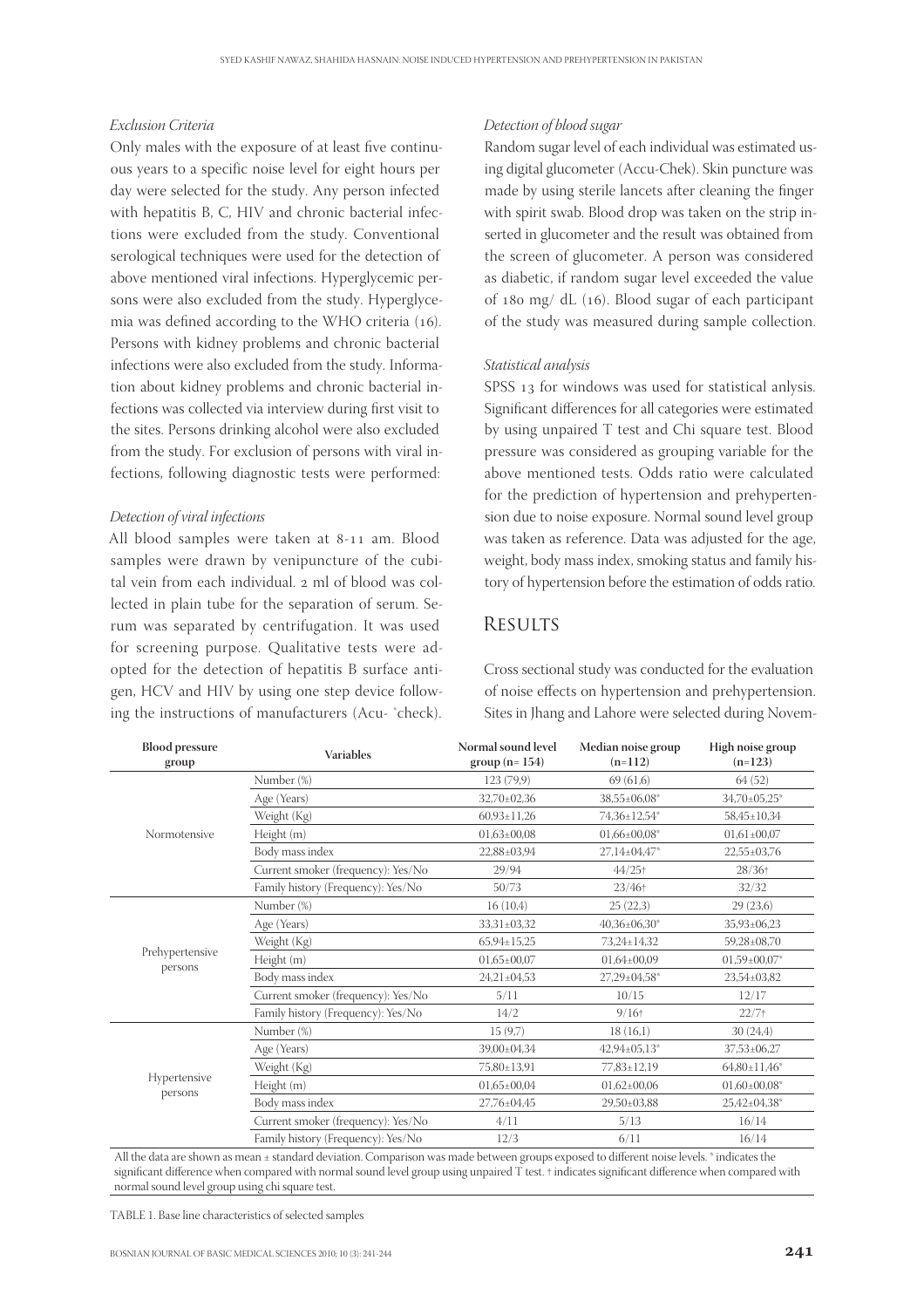| Sound<br>exposure                                                                                                                                             | NΤ<br>$(n=222)$ | PН<br>$(n=62)$ | HT<br>$(n=60)$ | OR (95% CI)<br>HT Vs NT | Association<br>test p $(\chi^2)$<br><b>HTVsNT</b> | OR (95% CI)<br>PH Vs NT | Association<br>test p $(\chi^2)$<br>PH Vs NT | OR (95% CI)<br><b>HT Vs PH</b> | Association<br>test p $(\chi^2)$<br><b>HTVsPH</b> |  |  |
|---------------------------------------------------------------------------------------------------------------------------------------------------------------|-----------------|----------------|----------------|-------------------------|---------------------------------------------------|-------------------------|----------------------------------------------|--------------------------------|---------------------------------------------------|--|--|
| Normal sound<br>level                                                                                                                                         | 105             | 13             | 13             | Reference               | $0.000*$<br>(17, 156)                             | Reference               | 0.571<br>(1,121)                             | Reference                      | $0.001*$<br>(14, 388)                             |  |  |
| Median noise                                                                                                                                                  | 64              | 24             | 18             | 2,271 (1,043-4,946)     |                                                   | 3,028 (1,440-6,367)     |                                              | $0,75(0,280-2,002)$            |                                                   |  |  |
| High noise                                                                                                                                                    | 53              | 25             | 29             | 4,41 (2,123-9,196)      |                                                   | 3,809 (1,804-8,042)     |                                              | 1,16 (0,454-2,959)             |                                                   |  |  |
| Abbreviations: NT=Normotensive; PH=Prehypertensive; HT=Hypertensive; N= number; OR=Odds ratio; CI=Confidence interval,<br>* indicates significant difference, |                 |                |                |                         |                                                   |                         |                                              |                                |                                                   |  |  |

TABLE 2. Results for odds ratio calculation and chi square test for assessment of noise effects on hypertension and prehypertension after adjusting data for age, weight, body mass index, smoking and family history of hypertension.

ber 11, 2005 to January 30, 2007. Sites with sound intensity  $\leq 8$ o dBA were belonging to schools of Jhang and university of the Punjab Lahore Pakistan. Sound sources of these sites were the fans, labs, lecture halls and busy corridors with students and teacher sounds. Teachers and students were selected for the study. Sites with sound intensity range of 81-94 dBA were buses of transportation wing of University of the Punjab Lahore Pakistan. Sound sources of these sites were the traffic around the buses, the engine of buses and the passengers. Drivers and conductors were the participants of the study. High noise sites (sound intensity  $\geq$  95 dBA) were power loom factories situated in industrial area of Jhang. Sound sources of these sites were the power looms and workers. Persons with diabetes and viral infections like that of hepatitis B (HBV), hepatitis C (HCV) and human immunodeficiency virus (HIV) were excluded. Diagnostic kits were used to screen the samples. Out of  $566$ , only  $476$  samples  $(84%)$  were free of viral infections under consideration. 90 samples  $(16%)$  were excluded due to presence of any positive results for HCV, HBsAg, HIV or diabetes. When same data was distributed among different noise categories, prevalence of HBsAg recorded was 3% in participants from sites with sound levels  $\leq 80$  dBA and  $\geq 95$  dBA each and  $2\%$  in participants from sites with sound level 81-94 dBA. For HCV, prevalence rate was 5% in sites with sound level ≤80 dBA and 81-94 dBA each and  $6\%$  in sites with sound intensity ≥95 dBA. Diabetic patients were 8% in all noise categories each. No person with positive result of anti HIV was found in any category. When data were rearranged for getting groups with age range 30-50 years, only 389 samples were found suitable for the analysis. 154 samples were collected from sites with sound level  $\leq 8$ o dBA. 112 samples were taken from sites with sound level  $81 - 94$  dBA and  $123$  samples were taken from sites with sound levels  $\geq$  95 dBA. Base line characteristics of these samples are shown in Table 1. The distribution of samples on the basis of blood pressure in different types of noise categories indicates that out of 154 participants exposed to sound level

 $\leq$  80 dBA, 79,9 % were normotensive, 10,4 % were prehypertensive and 9,7 % were hypertensive. In sites with 81-94 dBA, results were different. Out of 112 individuals, 61,6 % were normotensive,  $22.3$  % were prehypertensive and 16,1% were hypertensive. This difference exceeded in case of high noise areas with sound level  $\geq$  95 dBA. Out of 123 individuals, 52% were normotensive, 23,6 % were prehypertensive and 24,4 % were hypertensive. Results for odds ratio estimation and association test of prehypertension and hypertension with different sound levels were obtained after the adjustment of data for age, weight, body mass index, smoking and family history of hypertension. These are shown in Table 2. Significant association was observed between sound level exposure and hypertension and prehypertension. For hypertension, risks were  $2,3$  times high in case of  $81-94$  dBA exposure and  $4.4$  times high in case of exposure of sound with intensity  $\geq$  95 dBA as compared to  $\leq 8$ o dBA sound exposure. Chances of prehypertension also increased with the increase in intensity of sound. The chances were 3,0 times high in 81-94 dBA category and 3,8 times high in case of  $\geq 95$ dBA category as compared to  $\leq 8$ o dBA sound exposure.

# Discussion

The present research work deals with the investigation of effects of different sound levels on human health in the form of hypertension and prehypertension in population of Pakistan. Exclusion criteria were designed on the basis of previous reports which have shown that viral infections of HCV, HBsAg and HIV infections can raise the blood pressure  $(17-19)$ . Diabetes is also the major factor causing induction of hypertension  $(20)$ . If samples are not categorized on the basis of affecting factors for hypertension, potential stratification may result in contradictory findings. Such stratifications are not suitable for genetic association studies of complex traits  $(21)$ . In the present study, prevalence of HBV, HCV and HIV was estimated in persons belonging to different professions concerning with specific range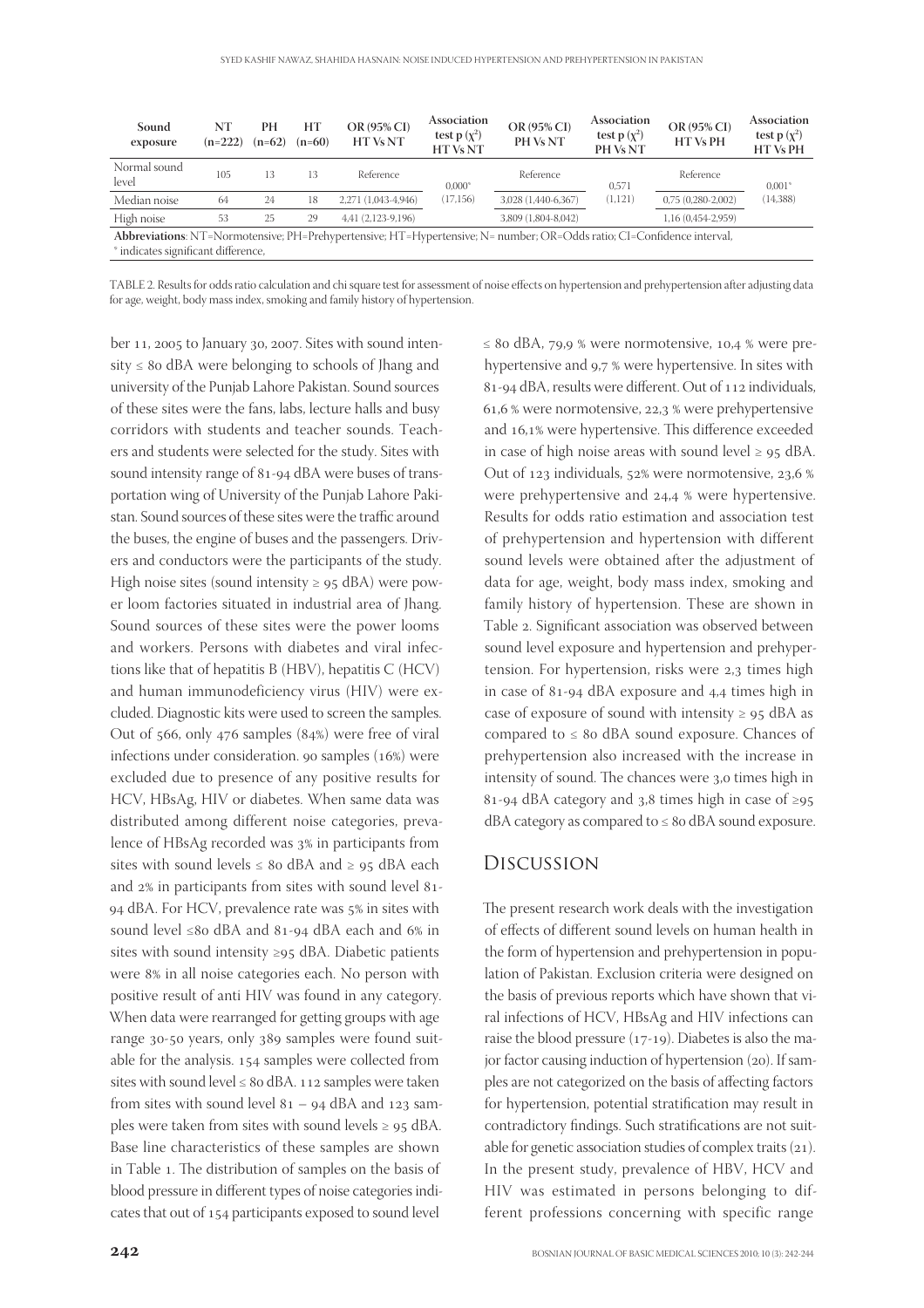of sound levels. Results indicated that percentage of HBV and HCV was same in all types of samples. Prevalence of viral diseases was not associated with sites differentiated on the basis of sound level. In Pakistan, seroprevalence of HCV was reported  $5.31\%$ in 47,000 individuals of Islamabad  $(22)$ . In northern areas of Pakistan, 4% of healthy participants were positive for anti-HCV antibodies  $(z_3)$ . Situation is more critical in the rural and under developed areas where factors responsible for the spread of blood borne infections are common  $(24)$ . Present findings suggest presence of  $5\%$ positive population of anti HCV in group exposed to sound  $\leq 8$ o dBA and  $8$ 1-94 dBA and 6% for subjects exposed to sound  $\geq$  95 dBA. One percent more prevalence rate in  $\geq$  95 dBA group might be due to the fact that samples were illiterate or less educated. While in case of ≤ dBA group, participants were educated. Samples from group exposed to 81-94 dBA were though less educated but their occupational dealing was with the educated persons belonging to university of the Punjab. This interaction might have given them awareness about viral diseases and the cure for avoiding these problems. For HBV, 3% participants were positive for anti HBsAg belonging to  $\leq 8$ o dBA and  $\geq 95$  dBA group. In case of 81-94 dBA exposure, only 2% were positive for HBsAg. Akhtar and coworkers reported 2,46% positive persons for HBsAg while screening 203 samples belonging to the students and employees of university of the Punjab Lahore Pakistan  $(25)$ . Comparatively different findings of their studies might be due to the different timing of sample collection. As students return to their home after completing their educational session, exact epidemiological information for viral diseases is difficult. The situation concerning HIV is also comparable. Unawareness, low literacy rate, and practice of homosexuality are the major factors responsible for the increased

# Conclusion

It can be concluded from the present study that noise pollution elevates the blood pressure in the Pakistanis. Chances of hypertension and prehypertension are associated with the intensity of the sound exposed to the persons. Risks of prehypertension and hypertension are increased on the exposure of sound level more than 81 dBA and are further enhanced with the elevation in intensity of the sound. Multifactorial traits like hypertension and prehypertension are difficult to study due to the involvement of several confounders. This study is also restricted due to the same factors. Nevertheless the present findings are reliable enough to describe the drastic effects of noise on blood pressure irrespective of these limitations.

major bulk of HIV cases in Pakistan is comprised of deported migrant workers from the Gulf States, a significant proportion of whom are residents of Northern Pakistan  $(25)$ . A complete absence of HIV cases in our studied population was, therefore, astonishing. The reason of no detection of HIV positive case in this survey may be the limited number of population. For getting clear picture about prevalence rate of HIV, study based on large number of samples is needed  $(24)$ . In past, several studies were conducted for the elucidation of noise effects on hypertension. Sources of noise pollution belonged to either community or occupation  $(11, 26)$ . Noise more than  $85$  dB is responsible for increased risk of hypertension  $(11)$ . The present study involved the occupational noise. It showed strong association between noise and hypertension. Risk of prehypertension and hypertension increased with the increase in intensity of sound. Exposure of sound level more than 95dBA resulted in more risk of prehypertension and hypertension as compared to the exposure of 81dBA- 94dBA. Jarup et al has also stated the increased risk of hypertension in persons exposed to aircraft noise  $(10)$ . Same trend was observed for the road traffic noise also (26). Though it has become established fact that noise causes hypertension but exact pathway is still unknown. For the investigation of mechanism of noise induced hypertension, detailed study is needed at cellular and molecular level. The present study lacks the information about dietary salt intake, physical activity of subjects, and exposure to organic solvents therefore its findings are limited. However, present results are sufficient to claim that sound level more than 81 dBA can increase the risk of hypertension and prehypertension in Pakistani population.

prevalence of HIV. All of these factors are found common in northern part of Pakistan  $(24)$ . Moreover, the